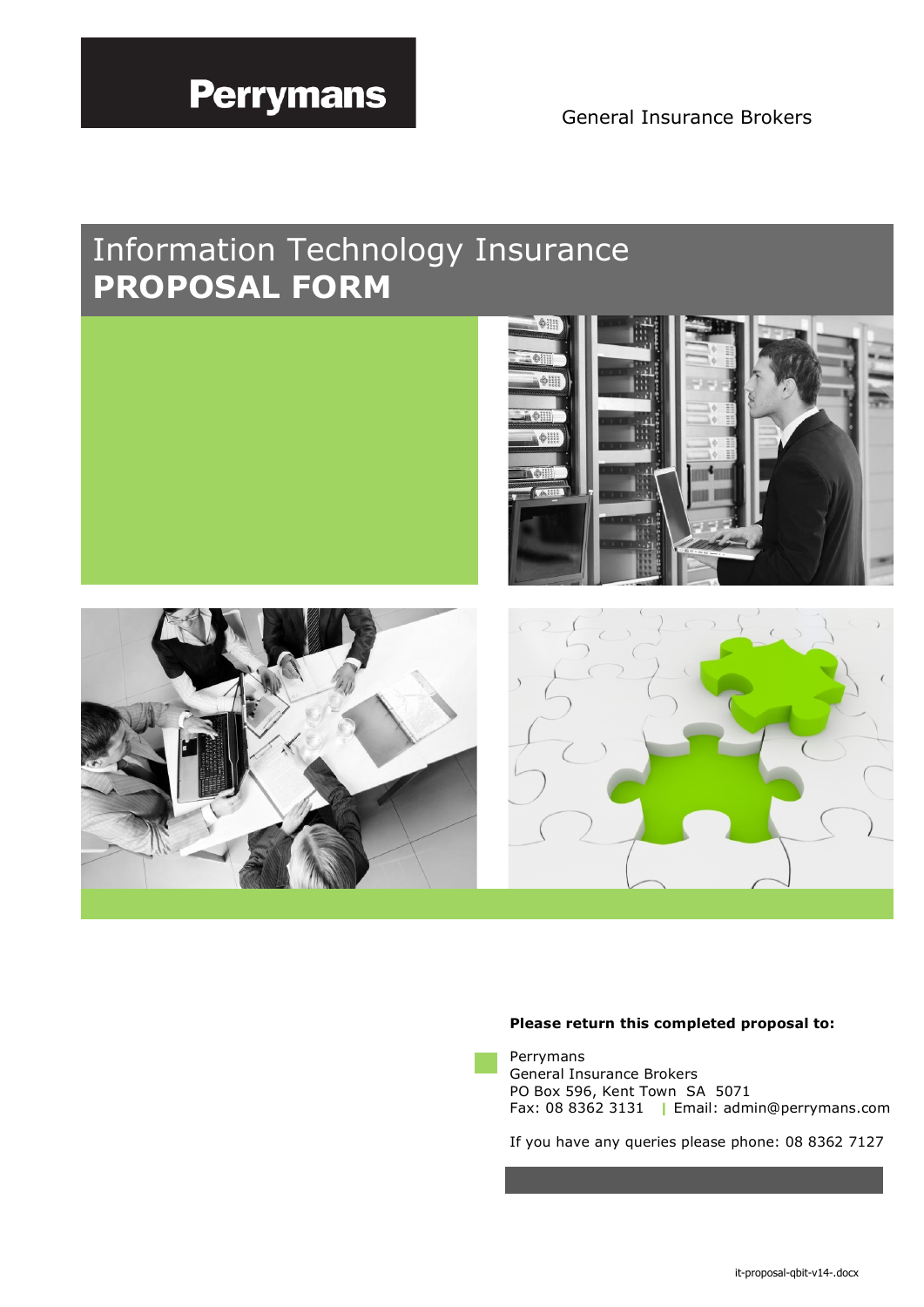#### **PLEASE READ THE FOLLOWING IMPORTANT NOTICES BEFORE COMPLETING THIS PROPOSAL.**

#### **Your Duty of Disclosure – Contracts of General Insurance**

Before you enter into a contract of general insurance with an Insurer, you have a duty, under the Insurance Contracts Act 1984, to disclose to the Insurer every matter that you know, or could reasonably be expected to know, is relevant to the Insurer's decision whether to accept the risk of the insurance and, if so, on what terms.

You have the same duty to disclose those matters to the Insurer before you renew, extend, vary or reinstate a contract of general insurance. Your duty however does not require disclosure of any matter:

- that diminishes the risk to be undertaken by the Insurer;
- that is of common knowledge;
- that your Insurer knows or, in the ordinary course of their business, ought to know;
- as to which compliance with your duty is waived by the Insurer.

#### **Non-Disclosure**

If you fail to comply with your duty of disclosure, the Insurer may be entitled to reduce their liability under the contract in respect of a claim and/ or may cancel the contract.

If your non-disclosure is fraudulent, the Insurer may also have the option of avoiding the contract from its beginning.

#### **Change of Risk or Circumstances**

The terms and conditions of any insurance policy offered by the Insurer will be based on the information provided to the Insurer.

If any material change occurs to the information provided on or with this proposal form prior to the inception of the policy, it is essential that the Insurer is advised of the same prior to inception of any policy. Failure to do so on your part may prejudice any subsequent claim under the policy and/ or the continuation of the insurance contract.

## **Claims Made Policy – IT (Professional Indemnity Section)**

The Professional Indemnity Section of any insurance contract (policy) that may be offered on the basis of this proposal form will provide insurance on a "claims made" basis.

This means that the policy will indemnify you for claims made against you and notified to the Insurer during the period of insurance. The policy will also respond to the written notification of facts that might give rise to a claim pursuant to Section 40(3) of the Insurance Contracts Act 1984 which states;

"*Where the insured gave notice in writing to the insurer of facts that might give rise to a claim against the insured as soon as was reasonably practicable after the insured became aware of those facts but before the insurance cover provided by the contract expired, the insurer is not relieved of liability under the contract in respect of the claim, when made, by reason only that it was made after the expiration of the period of the insurance cover provided by the contract.*"

The policy does not provide indemnity in relation to:

- events that occurred prior to the retroactive date, if any, specified in the policy;
- claims notified or arising out of circumstances notified under any previous policy;
- claims made against you prior to the commencement of the period of insurance;
- claims made against you after the expiry of the period of insurance;
- claims arising out claims or circumstances noted on this proposal form or any previous proposal form;
- claims arising out of any facts or circumstances known to you at the commencement of the period of insurance where such facts or circumstances would have put a reasonable person in your position on notice that a claim may be made against you in the future.

The indemnity provided by the Professional Indemnity Section of this policy is subject to all the terms and conditions of the policy.

**Surrender or Waiver of any Right of Contribution or Indemnity** Where another party would be liable to compensate you or hold you harmless for part or all of any loss or damage otherwise covered by the policy, but you have agreed with that party that you would not seek to recover any loss or damage from that party, you are **NOT COVERED** under the policy for any such loss or damage.

#### **Increased Contractual / Assumed Liabilities**

Unless otherwise agreed by the Underwriter/Insurer, Insurance policies **EXCLUDE COVER** in respect of:-

- any liability assumed by the Insured under a contract, including but not limited to any express guarantee, warranty, contractual penalty or liquidated damages, unless such liability would have attached to the Insured in the absence of such contract; or
- any duty or obligation assumed by the Insured that is not assumed in the normal conduct of the Insured business

You should obtain appropriate legal advice before agreeing to or signing any such document.

#### **Not a Renewable Contract**

Any insurance policy offered by the Insurer will terminate at expiry of the specified period of insurance. There is no right to automatic extension or renewal of the policy. If you wish to effect similar insurance for a subsequent period, it will be necessary for you to complete a new proposal form prior to the termination of the expiring policy so that the Insurer may consider whether or not to offer a replacement policy, and if so, on what terms.

#### **Retroactive Liability**

The contract does not provide cover in relation to events that occur before the commencement of the contract unless retroactive liability cover is requested in this proposal form AND THE CONTRACT IS EXTENDED accordingly. If you require further explanation please contact our office.

#### **Average Provision**

One of the insuring provisions of the IT (Professional Indemnity) Contract of Insurance provides that where the amount required to dispose of a claim exceeds the limit of the sum insured in the contract the insurer shall be liable only for a part of the total costs and expenses which shall be the same proportion of the total expenses as the contract limit bears to the total amount required to dispose of the claim.

#### **Privacy Policy**

Perryman O'Grady Philpott Pty Ltd trading as Perrymans is conscious of its obligations under the privacy legislation and regulations relating to the way we can collect, use, keep secure and disclose personal information. We have developed a privacy policy which explains what sort of personal information we hold about you and what we do with that information.

For further queries regarding any of the above please our Privacy Officer or refer to our www.perrymans.com/privacy-policy.

#### **Important Instructions for Completing this Proposal Form**

- All questions must be answered in full. Failure to do so may result in delays in providing a quotation or effecting the insurance.
- Where a Yes/No response is indicated please tick or cross the applicable box.
- This form must be signed by at least one principal, partner or director of the principal entity seeking insurance after all necessary enquiries have been made of the principals, partners, directors, employees and Consultants, Subcontractors & Agents of all entities seeking insurance.
- Where there is insufficient space to answer any question, or additional documentation or information is required, please provide same by way of a clearly labelled attachment to this proposal form and specify the applicable attachments in the space provided for each question.
- Provision of CV's and/or Company Capability Statement
- If you require any assistance in completing this proposal form please contact Perrymans.
- If a contract of insurance is agreed, this proposal form will form the basis of the contract.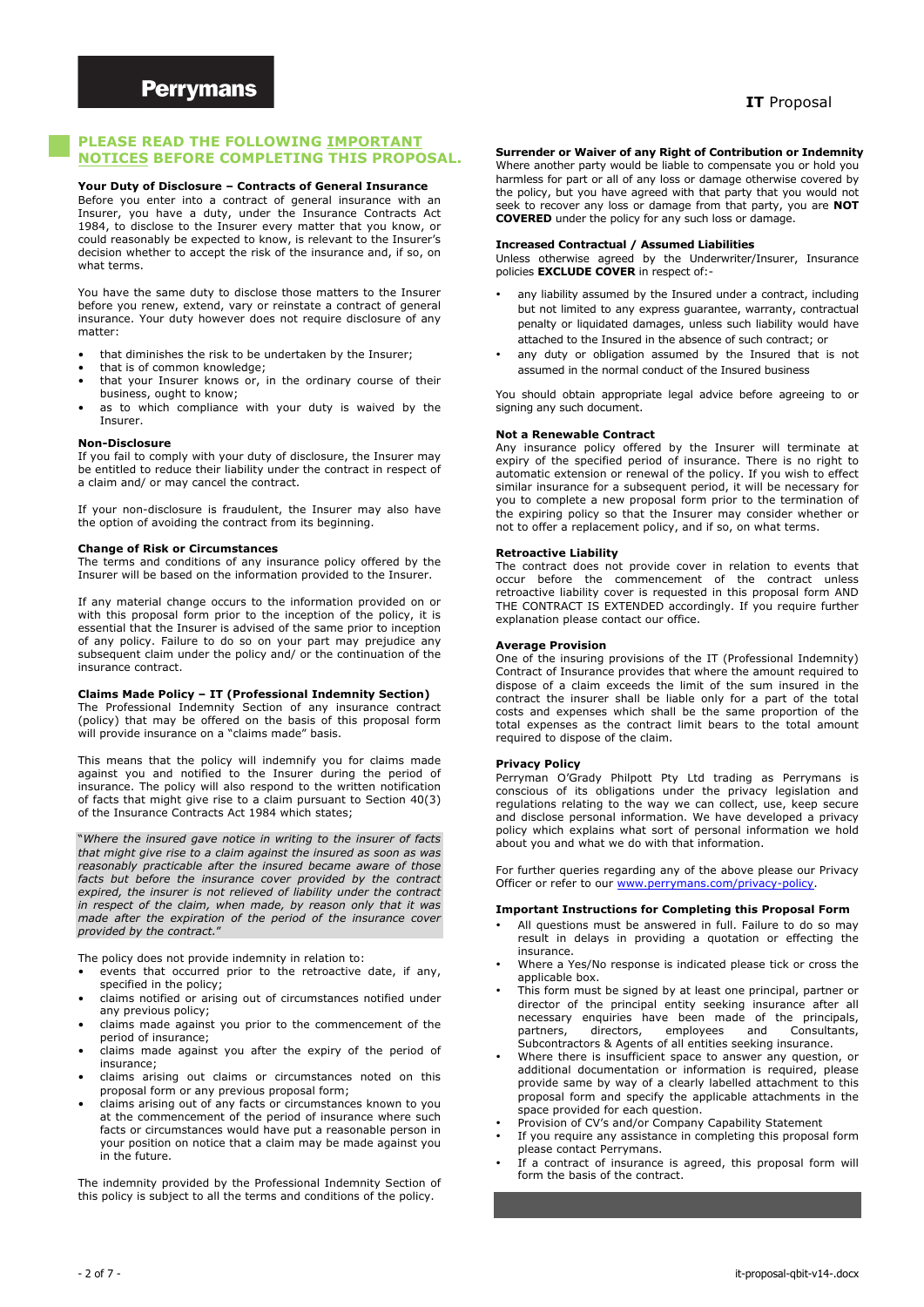## **SECTION 1: CONTACT DETAILS**

| a) Primary Contact:                  |             |
|--------------------------------------|-------------|
| b) Postal Address:                   |             |
| c) Street Address:                   |             |
| d) Telephone Number:                 | Fax Number: |
| e) Web Address:                      | Email:      |
| f) Country or State of Registration: | ABN No:     |

#### **SECTION 2: DETAILS OF THE PROPOSER**

| a) | Insured Business / Entity Name(s): | Date Business Commenced |
|----|------------------------------------|-------------------------|
|    |                                    |                         |
|    |                                    |                         |
|    |                                    |                         |
|    |                                    | ____<br>$ -$            |

*Please attach if insufficient space*

b) Have you contractually agreed to insure Consultants/Contractors under your policy without right of recovery?

□ Yes □ No

**If yes**, with due regard to the Claims Made basis upon which this policy is arranged, please complete the following:

|    | Insured Consultants: *                                                                                                           | Date Commenced | Date Ceased                           |           |
|----|----------------------------------------------------------------------------------------------------------------------------------|----------------|---------------------------------------|-----------|
|    |                                                                                                                                  |                |                                       |           |
|    |                                                                                                                                  |                |                                       |           |
|    |                                                                                                                                  |                |                                       |           |
|    |                                                                                                                                  |                | * Please attach if insufficient space |           |
| C) | Are you or any subsidiary company applying for this insurance registered<br>in any country outside of Australia and New Zealand? |                | $\Box$ Yes                            | $\Box$ No |
|    | <b>SECTION 3: MEMBERSHIP DETAILS</b>                                                                                             |                |                                       |           |
| a) | Please advise if you are a member of any professional bodies:                                                                    |                |                                       |           |
|    | Australian Institute of Project Management (AIPM)                                                                                |                | $\Box$ Yes                            |           |
|    | Project Management Institute (PMI)                                                                                               |                |                                       |           |

#### **SECTION 4: INCOME DETAILS**

Other Associations:

a) Please provide details of gross revenue (include any fees paid to Contractors) for the following:

| Previous Years <b>actual</b> Financial Gross Fees $\frac{1}{5}$ | State Financial Year<br>(eq 14/15) |  |
|-----------------------------------------------------------------|------------------------------------|--|
| Current Years Financial Fees (Estimated)                        | State Financial Year<br>(eq 15/16) |  |

b) Please provide a percentage (%) breakdown of the fee income by State or Territory:

| <b>State</b> | <b>NSW</b> | <b>VIC</b> | <b>OLD</b> | SΑ | <b>WA</b> | <b>TAS</b> | <b>ACT</b> | <b>NT</b> | O/Seas | Total |
|--------------|------------|------------|------------|----|-----------|------------|------------|-----------|--------|-------|
| %            |            |            |            |    |           |            |            |           |        |       |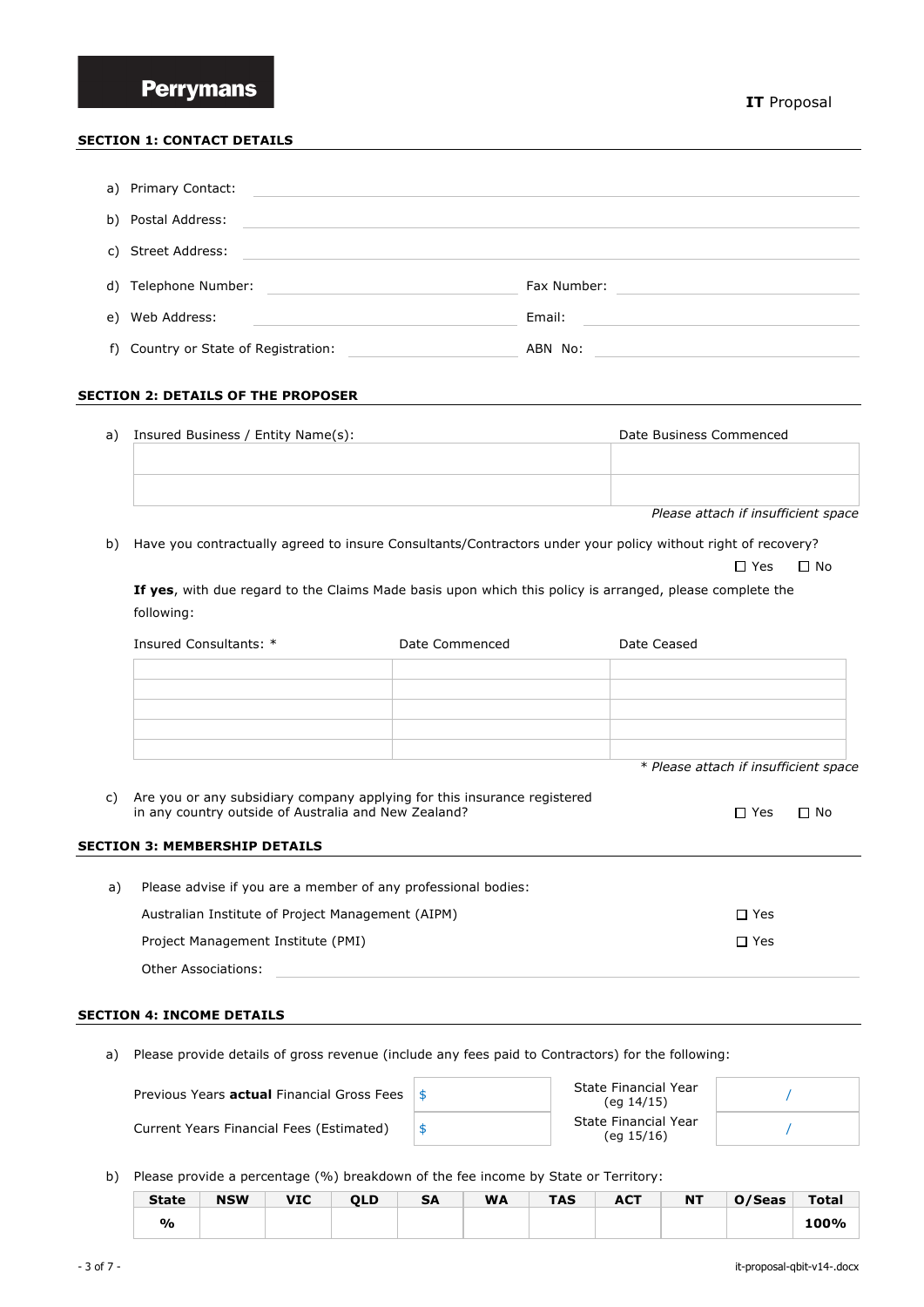

## **IT** Proposal

c) Have you ever earned or are expected to earn any fee (including fees paid to Contractors) outside of Australia & New Zealand? Notified the Second Second Management of the Second Management of  $\Box$  Yes  $\Box$  No

*If yes, please provide details* 

| Country | <b>Branch</b><br>Representation | Dates of<br><b>Commencement</b><br>/ Closure | Annual<br><b>Income</b> | <b>Type of Work</b> |
|---------|---------------------------------|----------------------------------------------|-------------------------|---------------------|
|         |                                 |                                              |                         |                     |
|         |                                 |                                              |                         |                     |
|         |                                 |                                              |                         |                     |
|         |                                 |                                              |                         |                     |

## d) **Staff** (Total Number of)

|                                                            | <b>Number of Part</b><br>Time | <b>Number of Full</b><br>Time |
|------------------------------------------------------------|-------------------------------|-------------------------------|
| Employees – Qualified/Technical (including Principals)     |                               |                               |
| Employees - Other                                          |                               |                               |
| Insured Consultants - Qualified/Technical (refer 2b above) |                               |                               |
| Insured Consultants - Other (refer 2b above)               |                               |                               |
| <b>TOTAL</b>                                               |                               |                               |

## **SECTION 5: BUSINESS ACTIVITIES / INDUSTRY**

| a) Are you an Information Technology & Telecommunication Contractor or Company? | $\Box$ Yes | $\Box$ No |
|---------------------------------------------------------------------------------|------------|-----------|
| b) Does the proposer have more than 3 years IT & T industry experience?         | $\Box$ Yes | $\Box$ No |

c) Please provide us with a full description of your current activities and areas of expertise.

Please define the product or services provided or supplied by the Insured:

| <b>Application Service Provider</b>                                  | $\frac{0}{0}$ |
|----------------------------------------------------------------------|---------------|
| Data Communication Services                                          | $\frac{0}{0}$ |
| Data Processing / Data Warehousing                                   | $\frac{0}{0}$ |
| E-Commerce Application Development                                   | $\frac{0}{0}$ |
| Enterprise Resource Planning (ERP) Implementation and/or Maintenance | $\frac{0}{0}$ |
| <b>Facilities Management Services</b>                                | $\frac{0}{0}$ |
| Graphic Design (Website Related Only)                                | $\frac{0}{0}$ |
| Hardware Maintenance, Installation and/or Repair                     | $\frac{0}{0}$ |
| Hardware Manufacture and Sales                                       | $\frac{0}{0}$ |
| Hardware Reselling                                                   | $\frac{0}{0}$ |
| Hosting Application Services Provider                                | $\frac{0}{0}$ |
| IT & T Consultancy Services                                          | $\frac{0}{0}$ |
| IT & T Contracting Services                                          | $\frac{0}{0}$ |
| IT & T Education and/or Training                                     | $\frac{0}{0}$ |
| IT & T Help Desk & Support Services                                  | $\frac{0}{0}$ |
| IT & T Project Management                                            | $\frac{0}{0}$ |
| IT & T Recruitment & Placement Services                              | $\frac{0}{0}$ |
| IT & T Security Systems and/or Consulting                            | $\frac{0}{0}$ |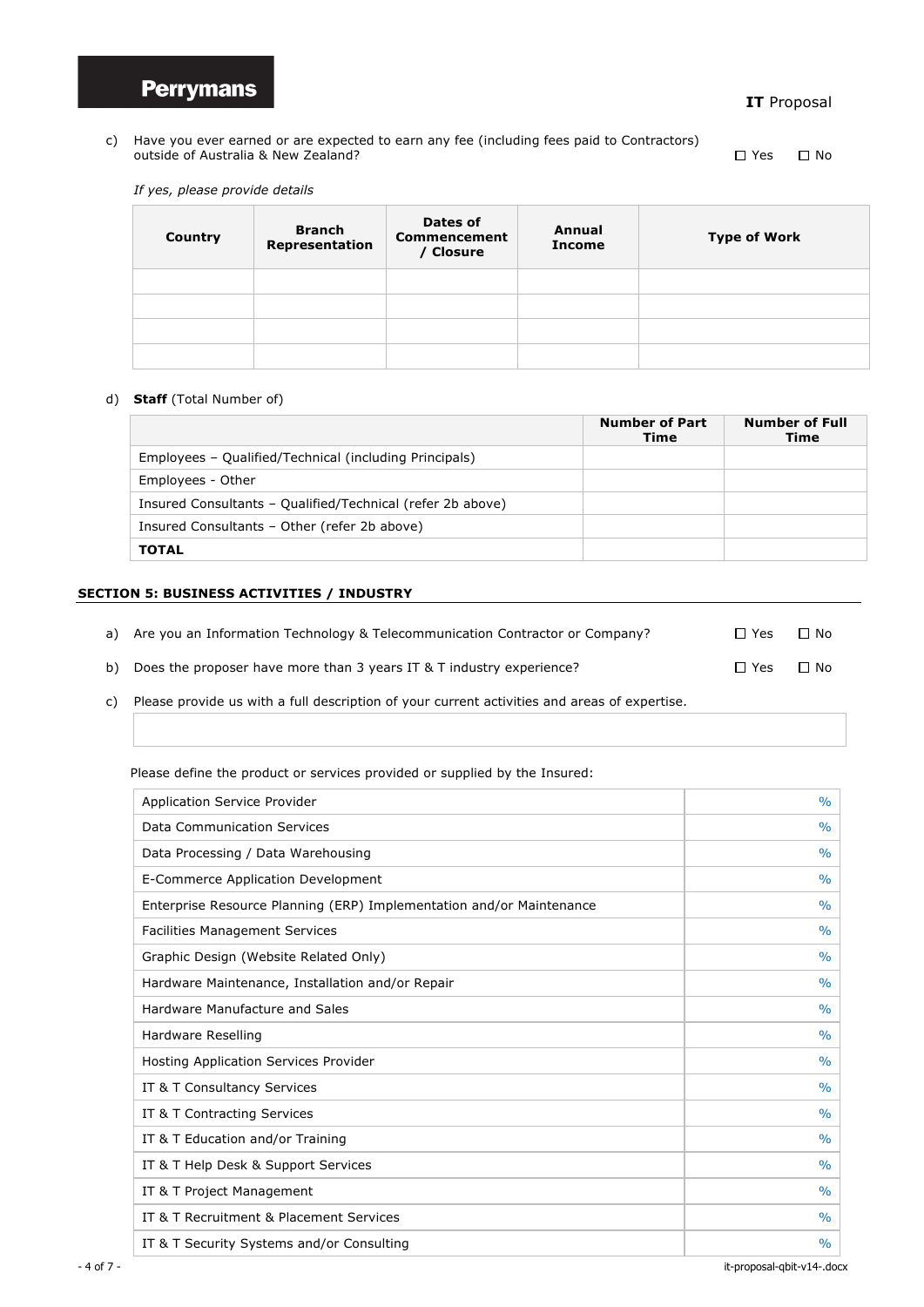## **IT** Proposal

| LAN and WAN providers                                                 | $\%$          |
|-----------------------------------------------------------------------|---------------|
| Multimedia Services (Website Related Only)                            | $\%$          |
| Network Developers, Design & Support Systems                          | $\%$          |
| Software Development, Design, Analysis, Programming Testing and Sales | $\frac{0}{0}$ |
| Software Maintenance Services                                         | $\%$          |
| Software Reselling                                                    | $\frac{0}{0}$ |
| <b>Systems Analysis</b>                                               | $\frac{0}{0}$ |
| <b>Systems Integration Services</b>                                   | $\frac{0}{0}$ |
| <b>Telecommunications Services</b>                                    | $\frac{0}{0}$ |
| Value Added Reselling                                                 | $\%$          |
| Website Design and Development                                        | $\frac{0}{0}$ |
| Website Hosting                                                       | $\frac{0}{0}$ |
| Other, please specify:                                                | $\frac{0}{0}$ |
| Total:                                                                | 100%          |

d) **Do you, or have you ever or do you propose** to undertake any activities that have not been identified in any of the above that are to be covered by this policy?  $\square$  Yes  $\square$  Yes  $\square$  No

**If you require cover for these activities**, please provide **FULL DETAIL:**

- 
- e) **Do you, or have you ever or do you propose** to provide any of the following products or services?

| i)    | Online gaming and/or gambling applications?                                                                                                                                                               | $\Box$ Yes | $\Box$ No    |
|-------|-----------------------------------------------------------------------------------------------------------------------------------------------------------------------------------------------------------|------------|--------------|
| ii)   | Online and real time funds transfer (excluding credit card authentication systems)?                                                                                                                       | $\Box$ Yes | $\Box$ No    |
| iii)  | Any medical technology that impacts directly or indirectly with the diagnosis and/or<br>treatment of an illness. This does not include administration and/or business<br>management systems?              | $\Box$ Yes | $\square$ No |
| iv)   | Defence technology that impacts directly or indirectly with respect to weapons or<br>combat systems. This does not include administration and/or business management<br>systems?                          | $\Box$ Yes | $\Box$ No    |
| v)    | Production line or manufacturing systems including SCADA and/or PLC systems?                                                                                                                              | $\Box$ Yes | $\square$ No |
| vi)   | Internet Service provider?                                                                                                                                                                                | $\Box$ Yes | $\Box$ No    |
| vii)  | Avionics or Marine applications?                                                                                                                                                                          | $\Box$ Yes | $\square$ No |
| viii) | Encrypting or Decrypting software products (where proposer is the product designer<br>or manufacturer of such product) This does not include advice, consultancy or the<br>resale of encryption products? | $\Box$ Yes | $\Box$ No    |
| ix)   | Public Key infrastructure software products (where proposer is the product designer<br>or manufacturer of such product)?                                                                                  | $\Box$ Yes | $\Box$ No    |
| x)    | Undertake any welding or hot work?                                                                                                                                                                        | $\Box$ Yes | $\square$ No |
| xi)   | Undertake any underground digging or trenching?                                                                                                                                                           | $\Box$ Yes | $\Box$ No    |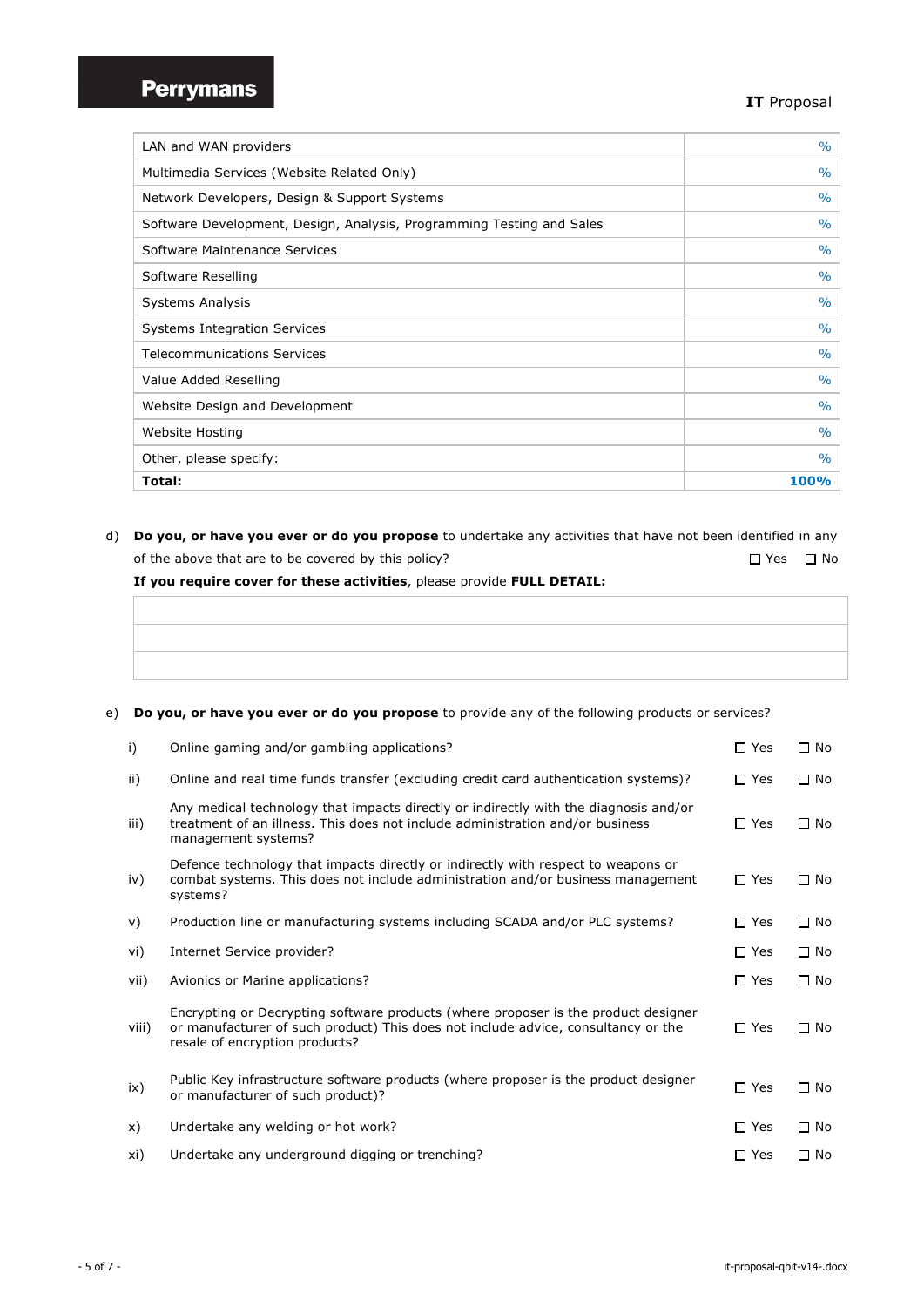If yes, please provide **FULL DETAIL:**

#### f) **Contractual Agreements – Assumed Liability**

Policies contain exclusions in relation to liabilities assumed under contract (ie where you agree by contract to increase your liability above that which you normally would be liable in the absence of such a contract). Examples include waiving or limiting rights of subrogation against another party, liquidated damages, express guarantees/warranties or assumption of others liabilities)

Other than for your Consultants, Subcontractors and Agents that you have agreed to insure and are insured under this cover, **do you**, **have you ever or do you propose** to enter into contracts that serve to increase your liability above that which you normally would be liable in the absence of such a contract?

| $\Box$ Yes | ∩ No |
|------------|------|
|            |      |

If yes please provide detail. *If insufficient space below, please addend.*

## **SECTION 6: COVER REQUIREMENTS**

a) Limit of Indemnity Required:

| <b>Professional Indemnity</b> | <b>Public &amp; Products Liability</b> |  |
|-------------------------------|----------------------------------------|--|
| \$1,000,000                   | \$10,000,000                           |  |
| \$2,000,000                   | \$20,000,000                           |  |
| \$5,000,000                   | Other: \$                              |  |
| \$10,000,000                  |                                        |  |
| Other: $$$                    |                                        |  |

#### b) **Retroactive Cover**

This extends cover under the policy (to which this proposal relates) for liabilities arising from work as declared in this proposal. No cover will be provided under the policy (to which this proposal relates) for known claims and circumstances. The recommended date should be **"unlimited"** where previous business / prior entity cover exists.

*Please state date from which retroactive cover is required:*

| Currently Insured (please specify date):      |                                               |  |
|-----------------------------------------------|-----------------------------------------------|--|
|                                               | Policy Commencement/Inception                 |  |
| Where cover is <b>not</b> currently in Place: | Unlimited (additional premium may be charged) |  |

## **SECTION 7: CLAIMS INFORMATION**

Please answer the following questions after enquiry within your organisation.

| a) Have you or your company every suffered any Claims,<br>which would have been covered by insurances of this type? | $\Box$ Yes | Π No |
|---------------------------------------------------------------------------------------------------------------------|------------|------|
| If yes, please contact our office for a separate declaration to be completed                                        |            |      |
| b) Has any Insurer ever declined to provide cover for insurances of this type?                                      | $\Box$ Yes | Π No |
| If yes, Please provide details:                                                                                     |            |      |